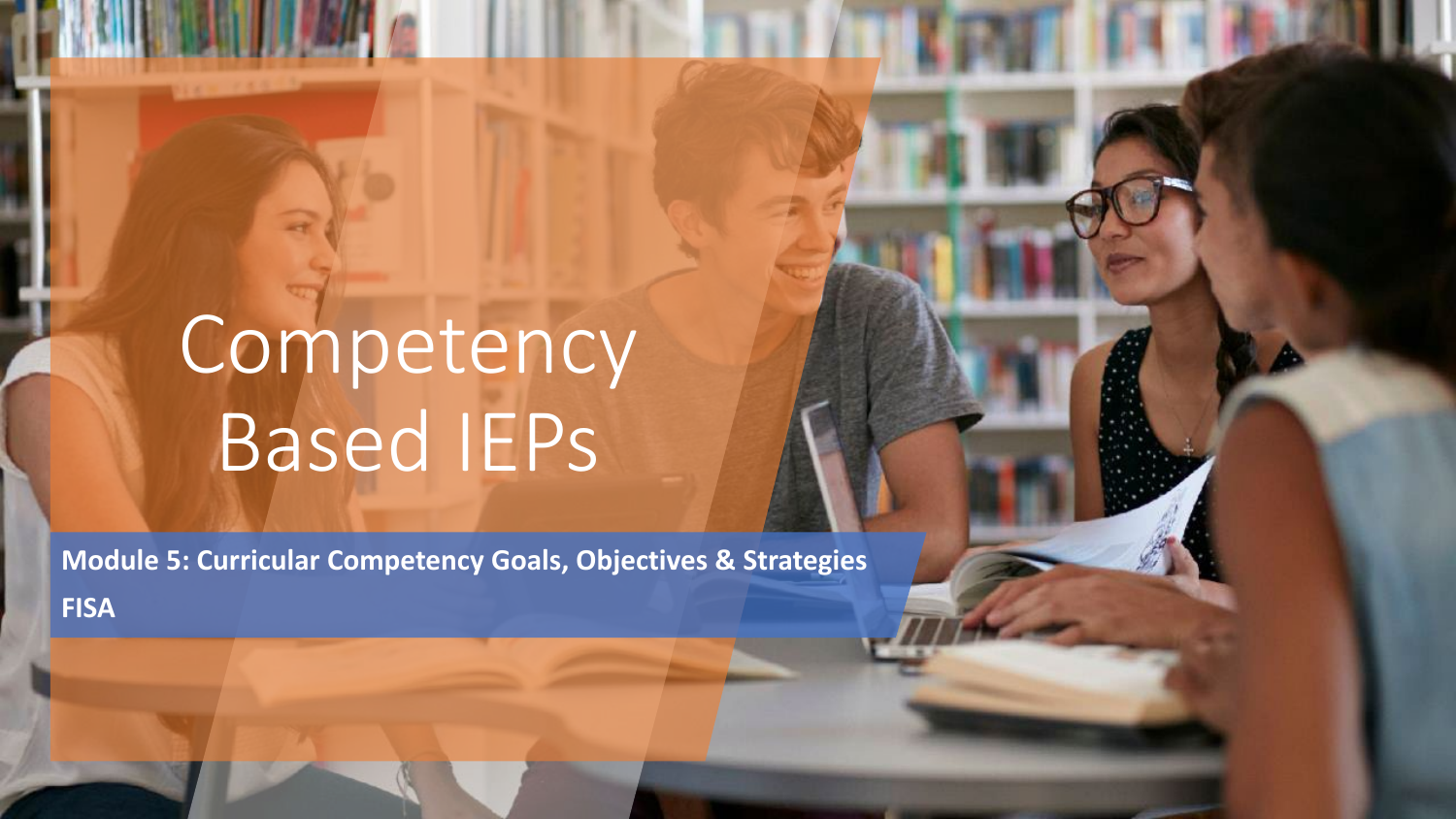# 2 Types of Goals

### **1. Core Competencies**

- Intellectual, personal and social/emotional proficiencies
- Apply to all areas
- All students have these goals

### 2. **Curricular Competencies**

- Knowledge, concepts, skills in each course by grade
- Supplemental or Replacement

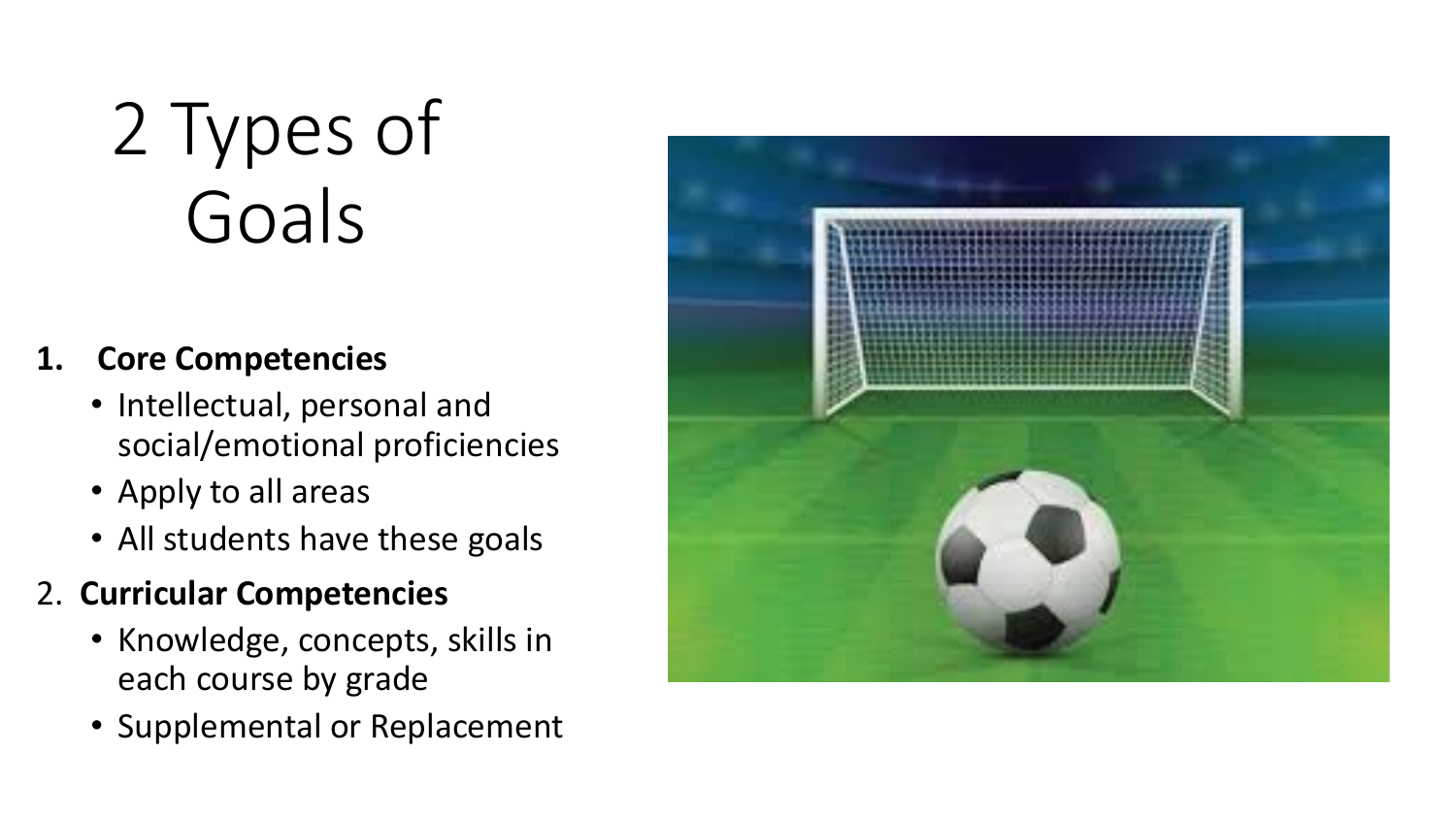## Supplemental Curricular Competency Goals

#### **Supplemental Curriculum is additional to what the student learns in relation to peers.**

- The curricular competencies are taken from a grade level course
- Content is adjusted for access to the curriculum
- Based on student need and designation
- Emphasis is particularly on literacy and numeracy

### • **For students**:

- 1. With targeted interventions to support learning disabilities and service in literacy & numeracy
- 2. With significant adjustments to their curriculum
- 3. On the Dogwood Graduation Program needing supplemental curriculum and supports
- 4. On the Evergreen Graduation Program but with some regular electives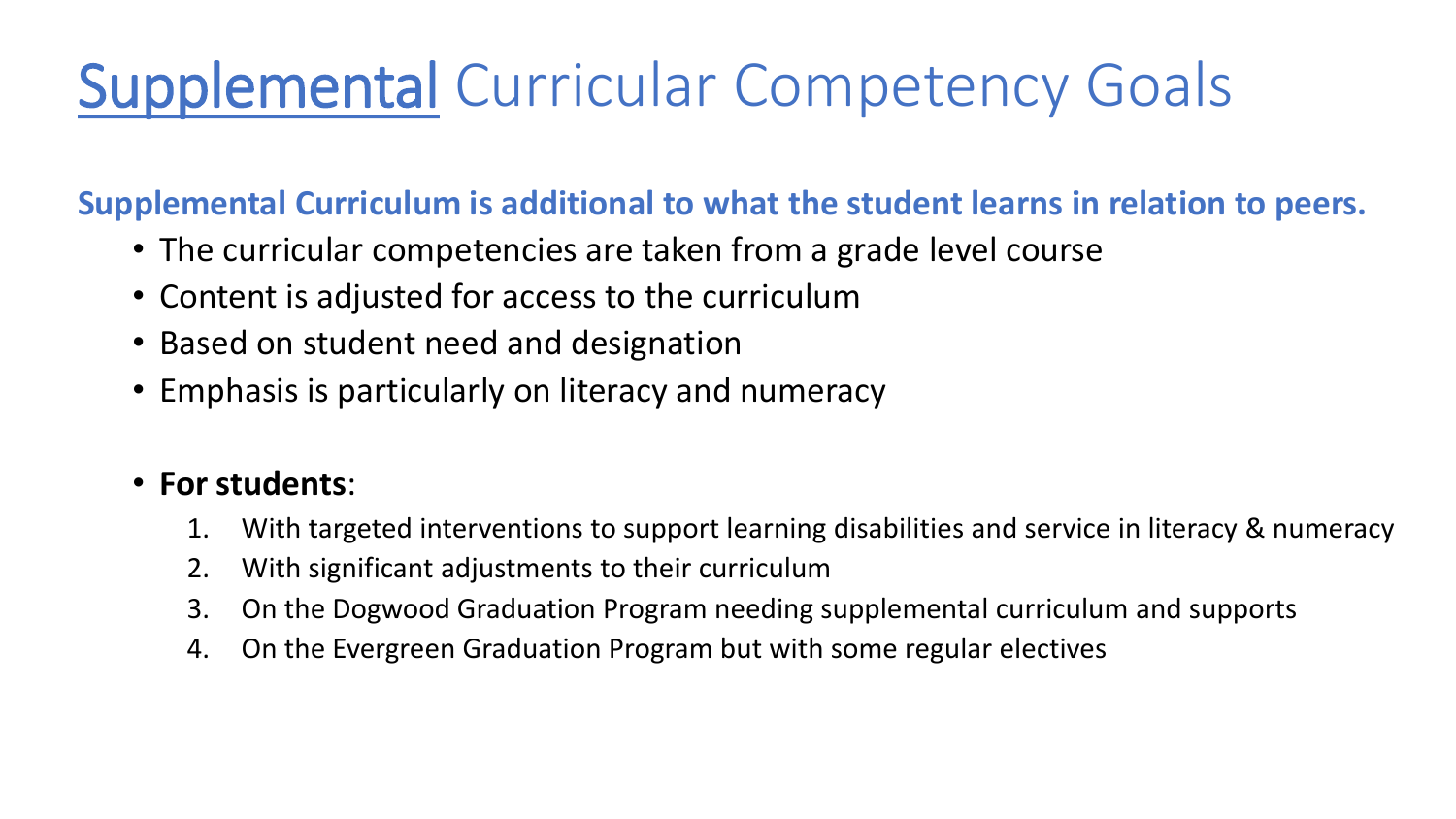## 3 Parts to the BC Curriculum

Big Ideas (Understand)

The big ideas consist of generalizations and principles and the key concepts important in an area of learning. They reflect the "understand" component of the know-do-understand model of learning.

The big ideas represent what students will understand at the completion of the curriculum for their grade. They are intended to endure beyond a single grade and contribute to future understanding.

#### Content (Know)

The content learning standards the "Know" of the know-dounderstand model of learning detail the essential topics and knowledge at each grade level.

Curricular Competencies (Do)

The curricular competencies are the skills, strategies, and processes that students develop over time. They reflect the "do" in the know-dounderstand model of learning. While curricular competencies are more subject-specific, they are connected to the core competencies.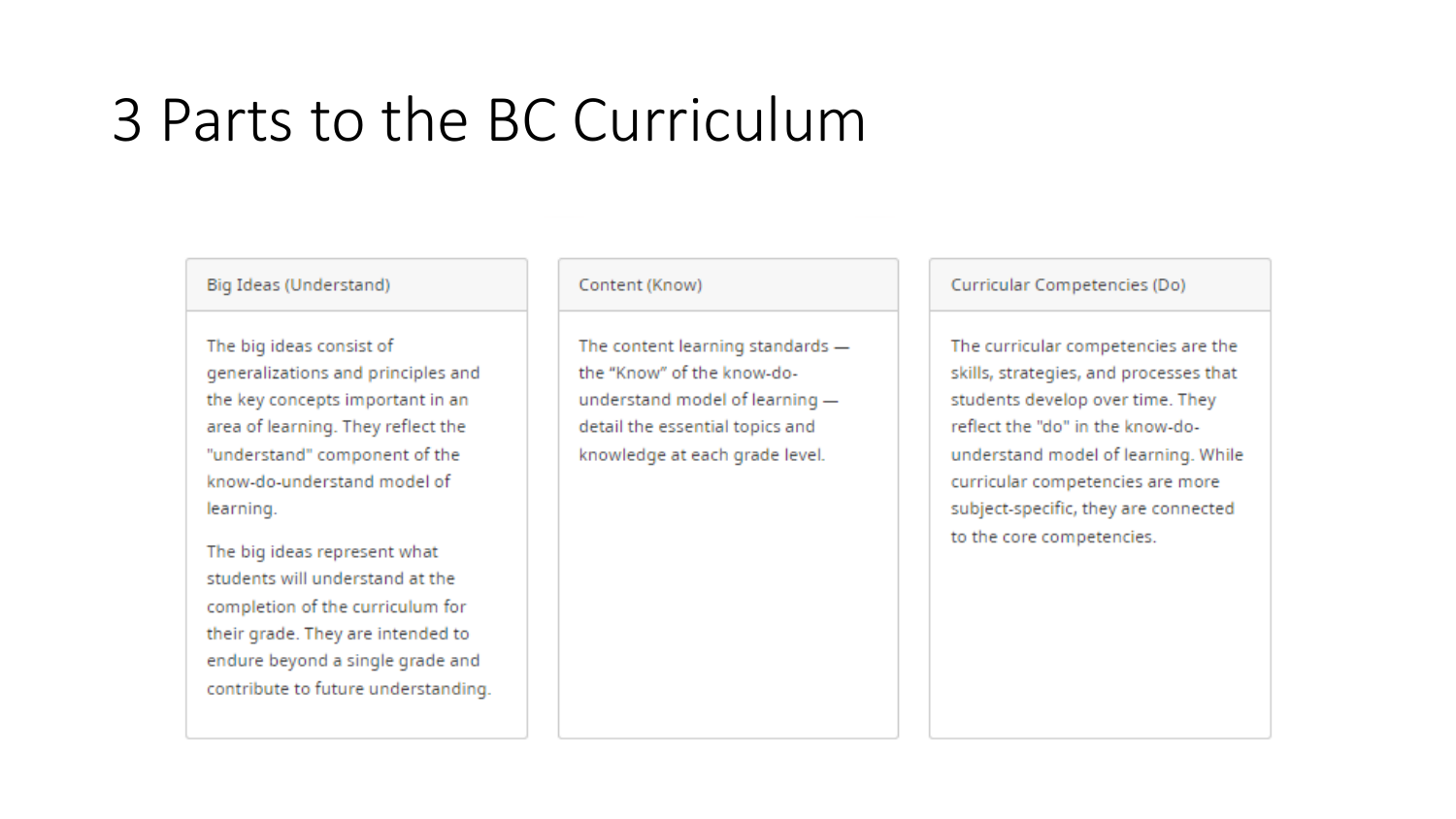

Exploring stories and other texts

helps us understand ourselves

and make connections to others

and to the world.

Ministry of Education

Language and text

can be a source of

creativity and joy.

| Texts can be            | Using language in creative |
|-------------------------|----------------------------|
| understood from         | and playful ways helps     |
| different perspectives. | us understand how          |
|                         | language works.            |

Questioning what we hear, read, and view contributes to our ability to be educated and engaged citizens.

#### **Learning Standards**

| <b>Curricular Competencies</b>                                                                                                                                                                                                                                                                | <b>Content</b>                                                                                                                                        |
|-----------------------------------------------------------------------------------------------------------------------------------------------------------------------------------------------------------------------------------------------------------------------------------------------|-------------------------------------------------------------------------------------------------------------------------------------------------------|
| Using oral, written, visual, and digital texts, students are expected individually and collaboratively<br>to be able to:<br>Comprehend and connect (reading, listening, viewing)<br>Access information and ideas from a variety of sources and from prior knowledge to<br>build understanding | Students are expected to know the following:<br><b>Story/text</b><br>• forms, functions, and genres of text<br>• text features<br>• literary elements |
| • Use a variety of comprehension strategies before, during, and after reading, listening, or<br>viewing to guide inquiry and deepen understanding of text                                                                                                                                     | literary devices                                                                                                                                      |
| • Synthesize ideas from a variety of sources to build understanding<br>Consider different purposes, audiences, and perspectives in exploring texts                                                                                                                                            | perspective/point of view<br><b>Strategies and processes</b>                                                                                          |
| Apply a variety of thinking skills to gain meaning from texts<br>٠                                                                                                                                                                                                                            | • reading strategies                                                                                                                                  |
| Identify how differences in context, perspectives, and voice influence meaning in texts<br>Explain the role of language in personal, social, and cultural identity<br>٠                                                                                                                       | • oral language strategies<br>• metacognitive strategies                                                                                              |
| Use personal experience and knowledge to connect to text and develop understanding of<br>self, community, and world                                                                                                                                                                           | • writing processes<br>Language features, structures, and conventions                                                                                 |
| • Respond to text in personal and creative ways                                                                                                                                                                                                                                               | • features of oral language                                                                                                                           |
| • Recognize how literary elements, techniques, and devices enhance meaning in texts                                                                                                                                                                                                           | paragraphing                                                                                                                                          |
| Show an increasing understanding of the role of organization in meaning                                                                                                                                                                                                                       | sentence structure and grammar                                                                                                                        |
| Demonstrate awareness of the oral tradition in First Peoples cultures and the purposes<br>of First Peoples texts                                                                                                                                                                              | • conventions                                                                                                                                         |
| • Identify how story in First Peoples cultures connects people to land                                                                                                                                                                                                                        |                                                                                                                                                       |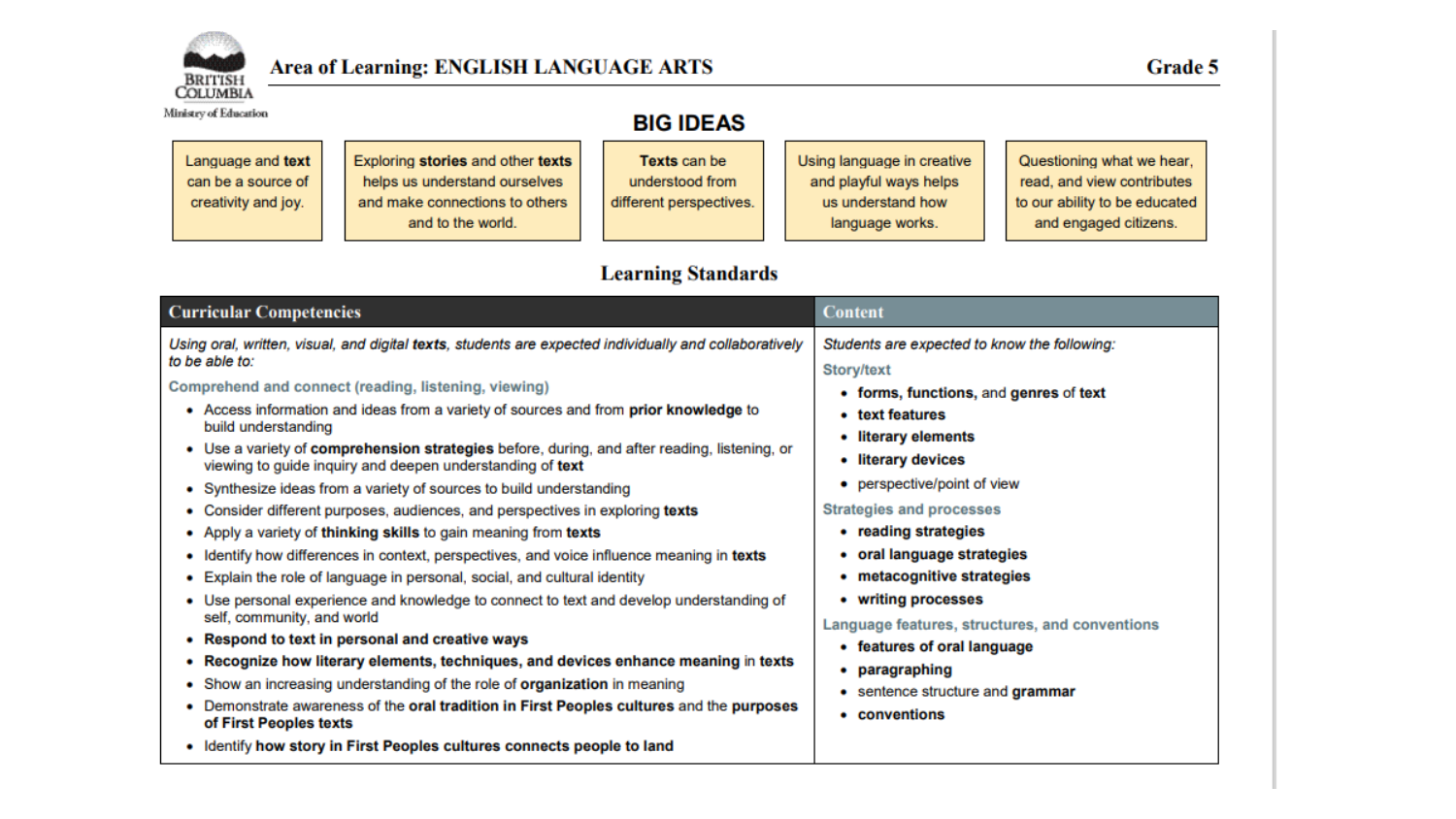## Curricular<sup>'</sup> **Competency** Grids K-9

|                    |                           | Grade 8 English                                                                                                                                                                                                                                                                                                                                                                                                                                        | <b>Curricular Competencies</b> |                                                                                 |                                                                           |         |                |                          |   |                      |                                                     |                                            |                                                         |                                                                                                                        |                                                                 |                                                                               |                                               |                                     |                                                    |        |                                                                                    |                                                    |
|--------------------|---------------------------|--------------------------------------------------------------------------------------------------------------------------------------------------------------------------------------------------------------------------------------------------------------------------------------------------------------------------------------------------------------------------------------------------------------------------------------------------------|--------------------------------|---------------------------------------------------------------------------------|---------------------------------------------------------------------------|---------|----------------|--------------------------|---|----------------------|-----------------------------------------------------|--------------------------------------------|---------------------------------------------------------|------------------------------------------------------------------------------------------------------------------------|-----------------------------------------------------------------|-------------------------------------------------------------------------------|-----------------------------------------------|-------------------------------------|----------------------------------------------------|--------|------------------------------------------------------------------------------------|----------------------------------------------------|
|                    |                           | Language Arts                                                                                                                                                                                                                                                                                                                                                                                                                                          |                                | <b>Comprehend &amp; Connect</b>                                                 |                                                                           |         |                |                          |   | Create & Communicate |                                                     |                                            |                                                         |                                                                                                                        |                                                                 |                                                                               |                                               |                                     |                                                    |        |                                                                                    |                                                    |
| S<br>∢<br>늘<br>9lG | world.                    | Language & test can be a resume of<br>considery illing.<br>Exploring staries and other tests<br>helps us understand ourselves and<br>make connections to others and the<br>Propin understand text differently<br>depending on their worldviews and<br>perspectives.<br>Texts are socially, cybonhyond<br>historically constructed:<br>Questioning what we have, read,<br>and view contributes to our ribility to<br>be relucated and engaged cliteres. | -39<br>٠                       | 三 河<br>i appenpision similogia<br>enhend urtilism, cmil, i<br>elihiriking,<br>٠ | ora va<br>nidası fiz<br>121 bildi<br>400<br>ø<br>lare<br>谓百号<br>$\bullet$ | 日本<br>٠ | ទី ២<br>굔<br>٠ | 書圖<br>and iden<br>ă<br>٠ | ٠ | $\mathbf{u}$<br>٠    | to took in po<br>and critical<br>$\frac{1}{2}$<br>٠ | ı.<br>a, ucháques, i<br>erhence and a<br>ğ | $\overline{M}$<br>angkia an interna.<br>Imperationalism | verant<br>14. and<br>19. Filmi<br>Recognize and approved<br>Index of elongy, memoire<br>Installate in expressions<br>٠ | ъ<br>휇<br>tiga an awarman<br>socia and overarra<br>용품<br>ð<br>٠ | hange idnus and<br>gesins to hallel shares<br>gesinsfing and extent<br>a<br>٠ | and both for a<br>red both for a<br>П<br>$+1$ | industries<br>ă<br>ang to<br>H<br>٠ | $\circ$<br>ention of Co<br>PA partner<br>$\bullet$ | ing in | and parties<br>and the<br>-8.9<br>E <sup>4</sup><br>$\overline{2}$<br>$\mathbf{r}$ | ŤÍ.<br>Transform idease.<br>In amoun aniginal<br>٠ |
|                    |                           | Forms, fundams, and<br>games of tod                                                                                                                                                                                                                                                                                                                                                                                                                    |                                |                                                                                 |                                                                           |         |                |                          |   |                      |                                                     |                                            |                                                         |                                                                                                                        |                                                                 |                                                                               |                                               |                                     |                                                    |        |                                                                                    |                                                    |
|                    |                           | Tiont friald under                                                                                                                                                                                                                                                                                                                                                                                                                                     |                                |                                                                                 |                                                                           |         |                |                          |   |                      |                                                     |                                            |                                                         |                                                                                                                        |                                                                 |                                                                               |                                               |                                     |                                                    |        |                                                                                    |                                                    |
|                    | story/text                | Literary elements                                                                                                                                                                                                                                                                                                                                                                                                                                      |                                |                                                                                 |                                                                           |         |                |                          |   |                      |                                                     |                                            |                                                         |                                                                                                                        |                                                                 |                                                                               |                                               |                                     |                                                    |        |                                                                                    |                                                    |
|                    |                           | Literary devices                                                                                                                                                                                                                                                                                                                                                                                                                                       |                                |                                                                                 |                                                                           |         |                |                          |   |                      |                                                     |                                            |                                                         |                                                                                                                        |                                                                 |                                                                               |                                               |                                     |                                                    |        |                                                                                    |                                                    |
|                    |                           | Elements of<br>visual/graphic text                                                                                                                                                                                                                                                                                                                                                                                                                     |                                |                                                                                 |                                                                           |         |                |                          |   |                      |                                                     |                                            |                                                         |                                                                                                                        |                                                                 |                                                                               |                                               |                                     |                                                    |        |                                                                                    |                                                    |
|                    |                           | Relevance, accuracy &<br>ndiability                                                                                                                                                                                                                                                                                                                                                                                                                    |                                |                                                                                 |                                                                           |         |                |                          |   |                      |                                                     |                                            |                                                         |                                                                                                                        |                                                                 |                                                                               |                                               |                                     |                                                    |        |                                                                                    |                                                    |
|                    |                           | Reading strategies                                                                                                                                                                                                                                                                                                                                                                                                                                     |                                |                                                                                 |                                                                           |         |                |                          |   |                      |                                                     |                                            |                                                         |                                                                                                                        |                                                                 |                                                                               |                                               |                                     |                                                    |        |                                                                                    |                                                    |
|                    |                           | Onal language:<br>strategies                                                                                                                                                                                                                                                                                                                                                                                                                           |                                |                                                                                 |                                                                           |         |                |                          |   |                      |                                                     |                                            |                                                         |                                                                                                                        |                                                                 |                                                                               |                                               |                                     |                                                    |        |                                                                                    |                                                    |
|                    | Strategies &<br>processes | Meteogrative<br>sitoratogica                                                                                                                                                                                                                                                                                                                                                                                                                           |                                |                                                                                 |                                                                           |         |                |                          |   |                      |                                                     |                                            |                                                         |                                                                                                                        |                                                                 |                                                                               |                                               |                                     |                                                    |        |                                                                                    |                                                    |
| CONTENT            |                           | Writing processes                                                                                                                                                                                                                                                                                                                                                                                                                                      |                                |                                                                                 |                                                                           |         |                |                          |   |                      |                                                     |                                            |                                                         |                                                                                                                        |                                                                 |                                                                               |                                               |                                     |                                                    |        |                                                                                    |                                                    |
|                    |                           | Pastungs of osal<br><b>Language:</b>                                                                                                                                                                                                                                                                                                                                                                                                                   |                                |                                                                                 |                                                                           |         |                |                          |   |                      |                                                     |                                            |                                                         |                                                                                                                        |                                                                 |                                                                               |                                               |                                     |                                                    |        |                                                                                    |                                                    |
|                    | uoturos                   | Multi-paragraphing                                                                                                                                                                                                                                                                                                                                                                                                                                     |                                |                                                                                 |                                                                           |         |                |                          |   |                      |                                                     |                                            |                                                         |                                                                                                                        |                                                                 |                                                                               |                                               |                                     |                                                    |        |                                                                                    |                                                    |
|                    | 号<br>빋<br>흍               | Language usage and<br>contest                                                                                                                                                                                                                                                                                                                                                                                                                          |                                |                                                                                 |                                                                           |         |                |                          |   |                      |                                                     |                                            |                                                         |                                                                                                                        |                                                                 |                                                                               |                                               |                                     |                                                    |        |                                                                                    |                                                    |
|                    | features,<br>oomve        | Elements of style                                                                                                                                                                                                                                                                                                                                                                                                                                      |                                |                                                                                 |                                                                           |         |                |                          |   |                      |                                                     |                                            |                                                         |                                                                                                                        |                                                                 |                                                                               |                                               |                                     |                                                    |        |                                                                                    |                                                    |
|                    |                           | Syntax and sentence<br><b>Fluency</b>                                                                                                                                                                                                                                                                                                                                                                                                                  |                                |                                                                                 |                                                                           |         |                |                          |   |                      |                                                     |                                            |                                                         |                                                                                                                        |                                                                 |                                                                               |                                               |                                     |                                                    |        |                                                                                    |                                                    |
|                    | age<br>g                  | Conventions                                                                                                                                                                                                                                                                                                                                                                                                                                            |                                |                                                                                 |                                                                           |         |                |                          |   |                      |                                                     |                                            |                                                         |                                                                                                                        |                                                                 |                                                                               |                                               |                                     |                                                    |        |                                                                                    |                                                    |
|                    | Lang                      | Presentation<br>techniculas                                                                                                                                                                                                                                                                                                                                                                                                                            |                                |                                                                                 |                                                                           |         |                |                          |   |                      |                                                     |                                            |                                                         |                                                                                                                        |                                                                 |                                                                               |                                               |                                     |                                                    |        |                                                                                    |                                                    |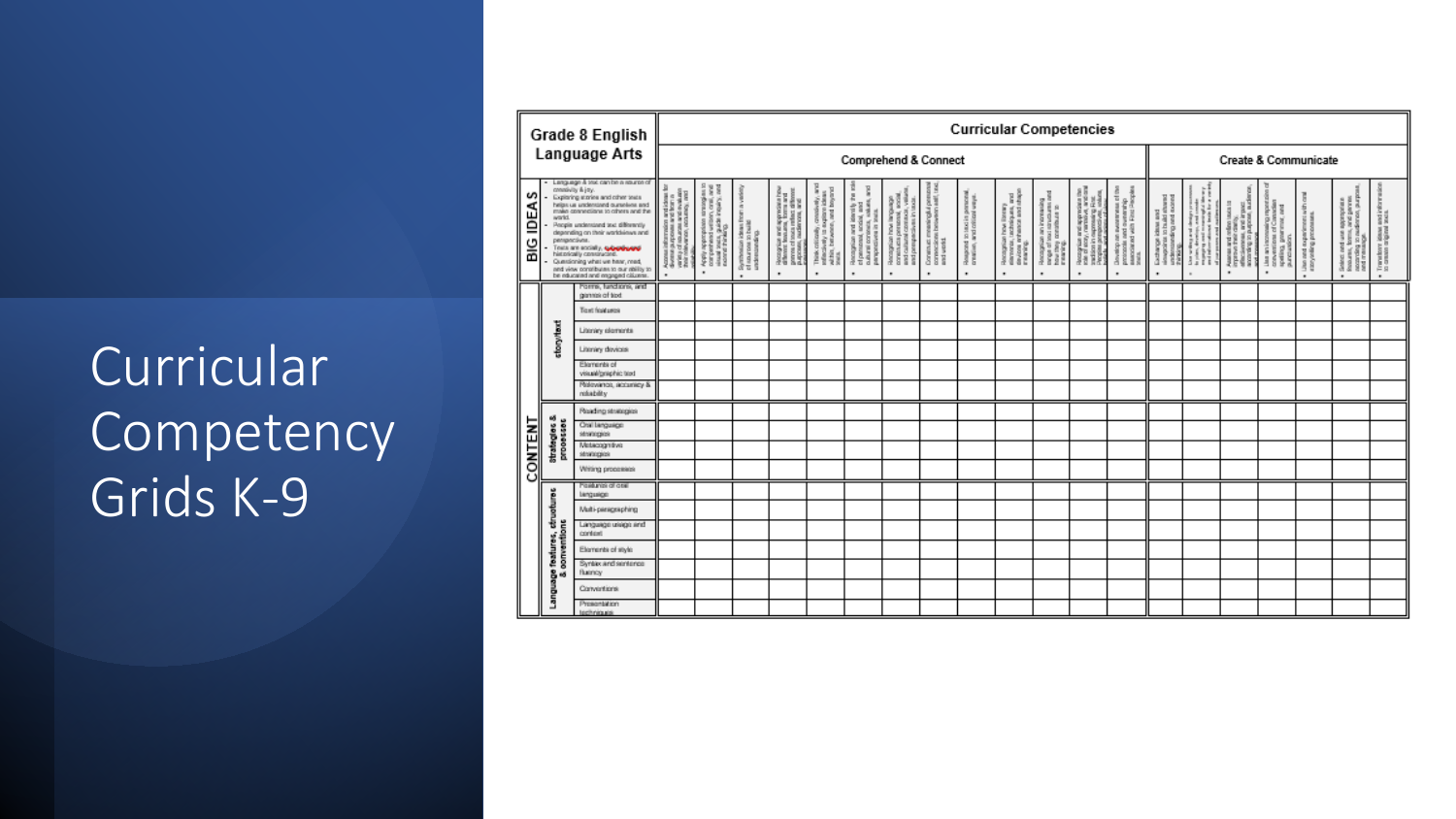### **Supplemental Goal for English Language Arts 5**

**Big Idea:** Using Language in creative and playful ways helps us understand how language works.

**Goal:** I can use a variety of comprehension strategies before, during and after reading, listening or viewing to deepen understanding of text

**Objective:** By using a variety of strategies to identify unfamiliar words in instructional level texts including segmenting words, looking at words before and after, and looking at pictures for context clues

#### **Strategies:**

- LSS teacher provide texts at the instructional reading level
- LSS & class teacher provide instruction in segmenting words
- LSS & Class teacher & EA use visuals to prompt strategies
- Students use Lexia Reading for individual practice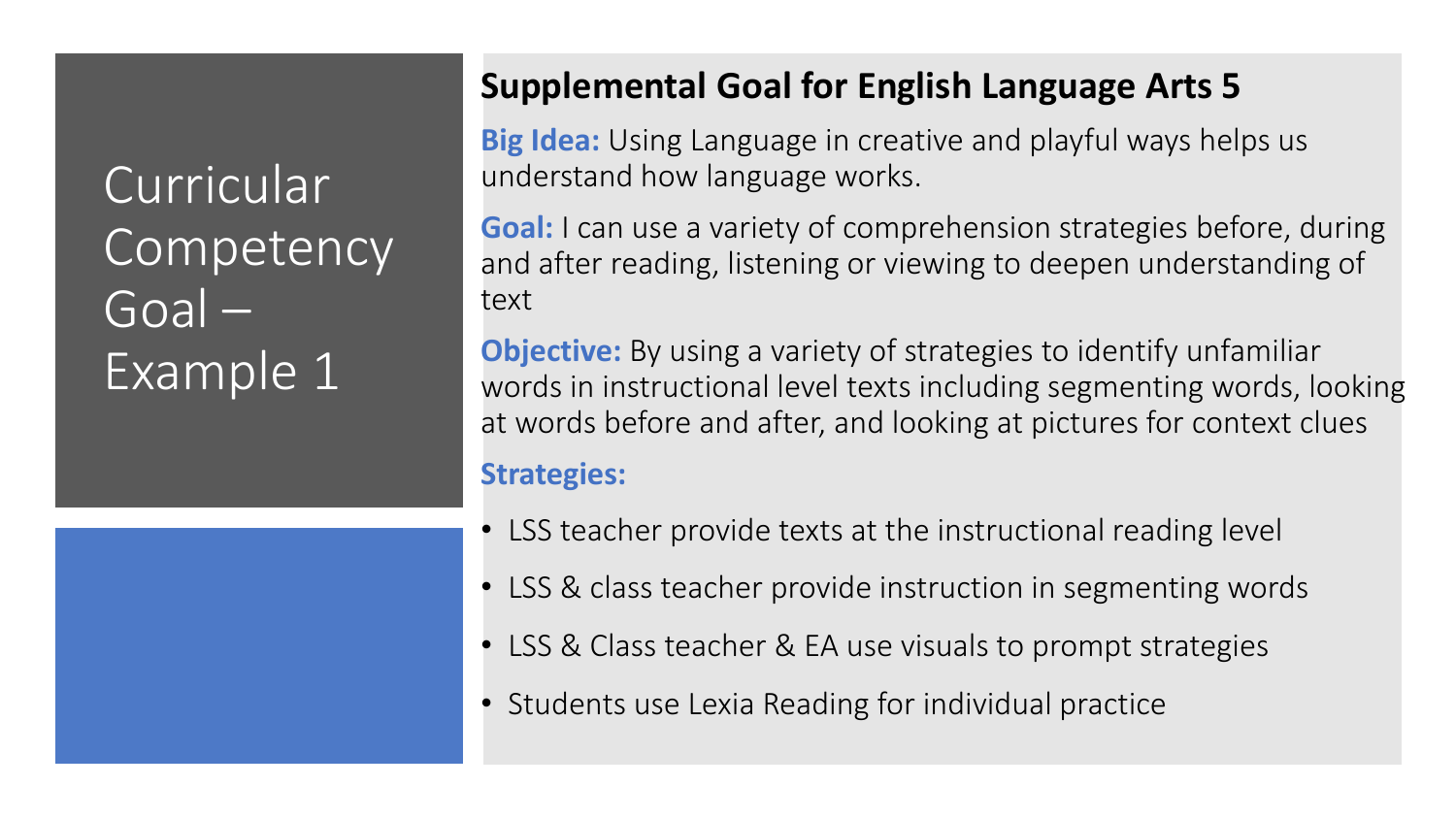

### **Supplemental Goal for English Language Arts 5**

### **Method of measurement:**

- Running reading records
- Observation log
- Recording of student reading

### **Current Level of Performance**

When Riley comes across unfamiliar words in texts, he often uses the beginning and ending sounds in the word to help guess the word and rarely uses context clues. He enjoys playing phonics games to blend and segment 3 letter words. Riley shows greater ease of using strategies when reading books about vehicles and dangerous animals.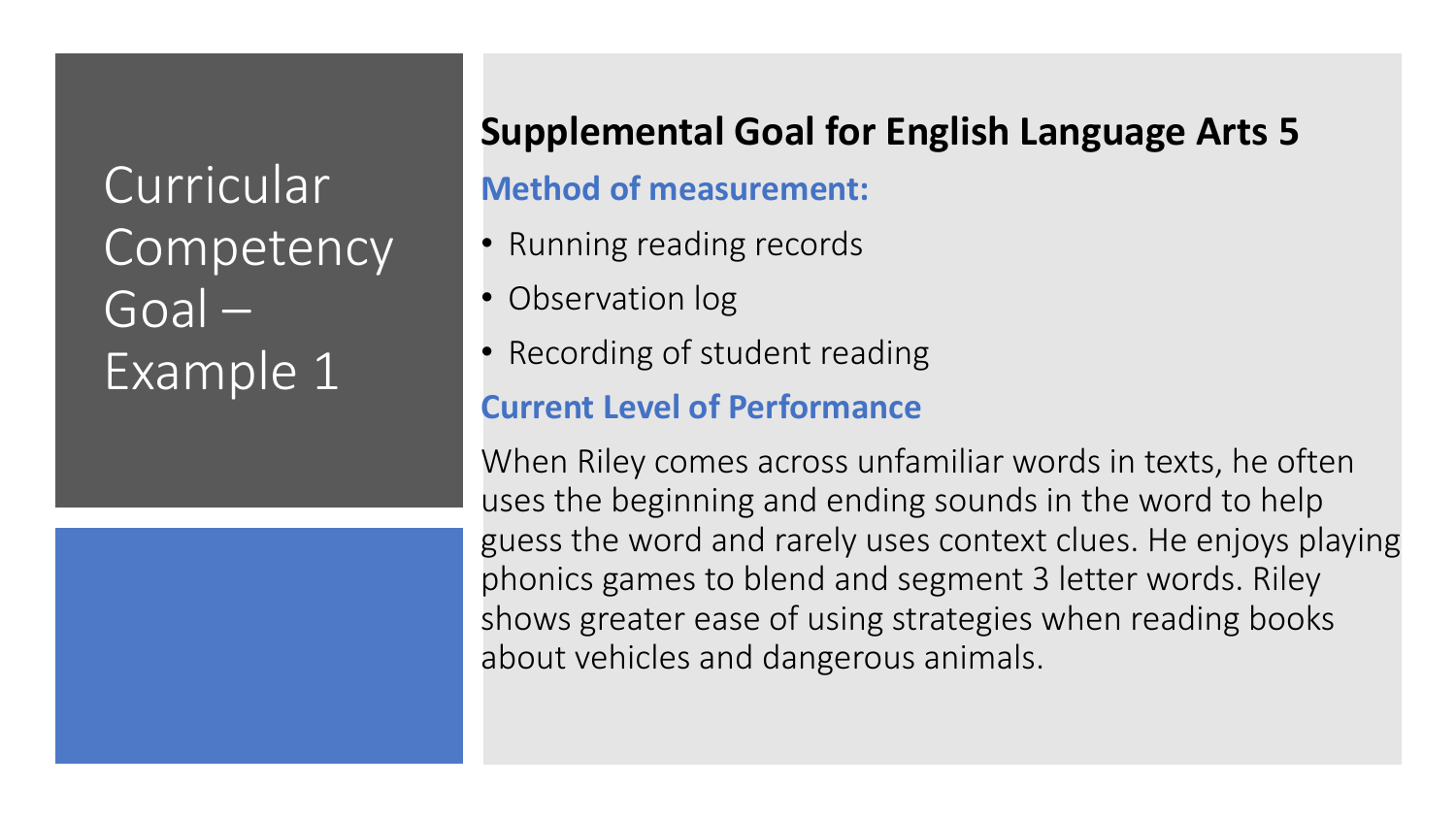### Supplemental **Curricular Competency** Goals & **Objectives**

#### When creating Supplemental Curricular Competency Goals & Objectives ask:

What is the 'in addition to' instruction that the student needs in order to be supported in closing the gap between their current achievement level and the achievement level expected at their grade level by age?

| Area of Learning                                                                                                                                                                                                                      | Big Idea                                                                                                                                                                                                                                                                                                                                                                         |                                                                                                                                                                      |  |  |  |
|---------------------------------------------------------------------------------------------------------------------------------------------------------------------------------------------------------------------------------------|----------------------------------------------------------------------------------------------------------------------------------------------------------------------------------------------------------------------------------------------------------------------------------------------------------------------------------------------------------------------------------|----------------------------------------------------------------------------------------------------------------------------------------------------------------------|--|--|--|
| English Language Arts (grades 1-3)                                                                                                                                                                                                    | Playing with language helps us to discover how language<br>works (grades $1 + 2$ )                                                                                                                                                                                                                                                                                               | Select ONE overarching BIG IDEA and<br><b>ONE Curricular Competency/Content</b><br>from GRADE LEVEL student is enrolled                                              |  |  |  |
|                                                                                                                                                                                                                                       | Using language in creative and playful ways helps y<br>understand how language works (grade 3)                                                                                                                                                                                                                                                                                   | in.<br>*make NO changes to the statements*                                                                                                                           |  |  |  |
| Type of Goal: < Supplemental<br>Replacement                                                                                                                                                                                           | Teacher Responsible: Mr. Black                                                                                                                                                                                                                                                                                                                                                   |                                                                                                                                                                      |  |  |  |
| Goal (Curricular Competency):                                                                                                                                                                                                         |                                                                                                                                                                                                                                                                                                                                                                                  | At Secondary: These come from the                                                                                                                                    |  |  |  |
| I can read fluently at grade level                                                                                                                                                                                                    |                                                                                                                                                                                                                                                                                                                                                                                  | COURSE LEVEL not grade level<br>(i.e. from Science 10 even if student is in<br>grade 11 or 12 by age)                                                                |  |  |  |
| Objective (curricular content to access the goal)                                                                                                                                                                                     | <b>Instructional Strategies</b>                                                                                                                                                                                                                                                                                                                                                  |                                                                                                                                                                      |  |  |  |
| by using a variety of strategies to identify unknown words<br>quickly (look for root words, prefixes, and suffixes in big<br>words, read ahead for clues as to the unknown word,<br>look at words on either side of the unknown word) | · direct instruction and practice using reading strategies<br>with instructional text through guided reading<br>· direct instruction of root words, pre-fixes and suffixes<br>using Words Their Way<br>· use visual(s) to prompt strategies                                                                                                                                      | Instructional Strategies are what<br>the SUPPORT TEAM will do<br>(teaching / instruction /<br>guidance) to support the student<br>in exploring and developing the    |  |  |  |
| by using strategies to decode words I don't know                                                                                                                                                                                      | · direct instruction of prefixes, roots and suffixes<br>• teach the tapping technique for segmenting words<br>· use phonemic games (i.e. 'Remove-a-part')<br>· use Lexia for individualized practice                                                                                                                                                                             | objective(s) - use VERBS<br>Specific resources to be utilized<br>can be listed here as well i.e.<br>Lexia, Words Their Way or                                        |  |  |  |
| by increasing the number of words I can read quickly and<br>accurately                                                                                                                                                                | · repeated readings of text at<br>'s independent<br>reading level<br>· provide opportunities to read aloud: echo and choral<br>reading                                                                                                                                                                                                                                           | Manipulatives: 10 frames, Base<br>10 Blocks, Number line,<br>Multiplication table                                                                                    |  |  |  |
|                                                                                                                                                                                                                                       | Objectives describe what the STUDENT will do                                                                                                                                                                                                                                                                                                                                     | Supports may also be listed here                                                                                                                                     |  |  |  |
|                                                                                                                                                                                                                                       | Crafted to represent the CONTENT the student is using to explore the goal area. Write with specifics rather<br>than as a general statement. Ask: is the objective(s) observable and measurable (what can be seen, heard)?<br>Students are considered significantly adjusted if the majority of the content they are working on<br>is over 2 years below their grade level by age | as well as under SUPPORTS<br>(universal/essential) if the<br>student needs to be taught how<br>to use them - i.e. text-to-speech<br>(reader), voice-to-text (scribe) |  |  |  |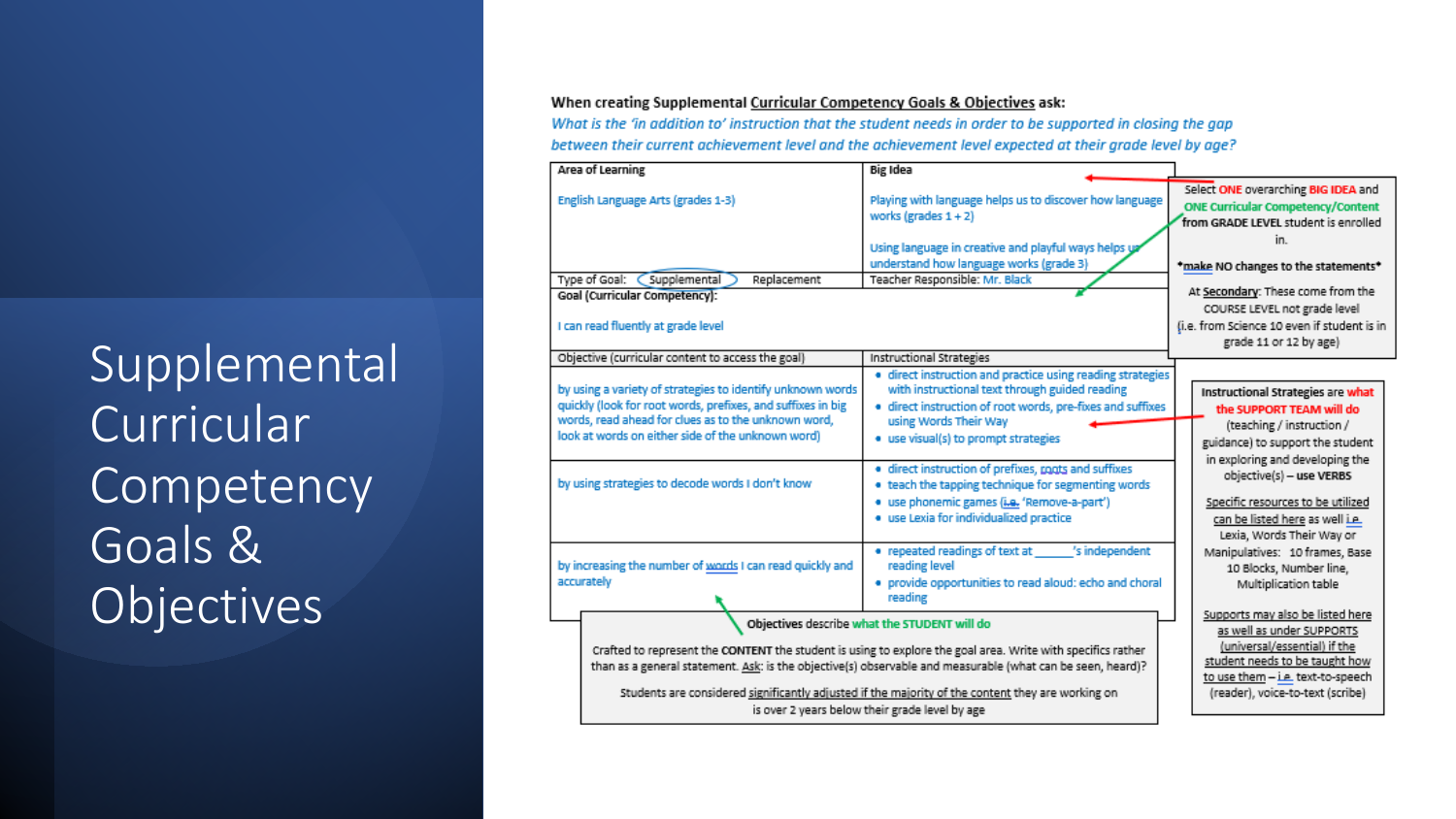## What Information Goes Where on the CB IEP

| Curricular Competency Godis<br><b>Requires Collaboration with the Classroom Teacher</b> |                                                          |
|-----------------------------------------------------------------------------------------|----------------------------------------------------------|
| Area of Learning: English Language Arts Grade 3                                         | Type of Goal (Supplemental OR Replacement)               |
|                                                                                         | Supplemental goals are in addition to the goals of the   |
|                                                                                         | subject area Replacement are instead of the grade        |
|                                                                                         | level curriculum for students in an Evergreen Program    |
| Big Idea:                                                                               | <b>Curricular Goal:</b>                                  |
| Taken from the subject area curriculum                                                  | Taken from the Curricular Competencies of the subject    |
| Using language in creative and playful ways helps us                                    | area. Refer to the Supplemental or Replacement           |
| understand how language works.                                                          | <b>Curricular Reference tools to assist with writing</b> |
|                                                                                         | curricular goals.                                        |
|                                                                                         | Sample goals:                                            |
|                                                                                         | 1. I can use Developmentally appropriate reading,        |
|                                                                                         | listening, and viewing strategies to make meaning.       |
|                                                                                         | 2. I can identify familiar and sight words               |
| <b>Objectives:</b>                                                                      | <b>Strategies:</b>                                       |
| Create 1-3 objectives for each goal.                                                    | Include information such as who is responsible to        |
| Refer to the Supplemental or Replacement Curricular                                     | implement the strategy, the instructional strategies     |
| Reference tools to assist with developing specific and                                  | used by the adults, the most important adaptations,      |
| measurable objectives (qualitative or quantitative).                                    | and the key resources used.                              |
| The teacher and case manager collaborate to identify                                    |                                                          |
| curricular goal areas being worked on in class                                          | <b>Sample Strategies:</b>                                |
| units/subject areas.                                                                    | To match reading strategy objective:                     |
|                                                                                         | Learning support teacher supports the student in a       |
| <b>Sample Objectives:</b>                                                               | small group during reading. The reading strategies       |
| To match Goal #1 above                                                                  | are explicitly taught and the LST uses pre-              |
| 1. By using reading strategies before, during and after                                 | reminders and supports the student use of the            |
| reading using my reading strategy chart during small                                    | strategies.                                              |
| aroup reading.                                                                          | To match Dolch word reading objective:                   |
| To match Goal #2 above                                                                  | Teacher will teach effective ways of learning new<br>٠   |
| 1. By reading Dolch words independently with 100%                                       | sight words to the class.                                |
| accuracy.                                                                               | EA will support the student in learning, practicing      |
|                                                                                         | and assessing sight word learning                        |
| Method of Measurement:<br>Weekly observation log, daily tracking of strategy use,       | Teacher will reinforce the practice of sight word<br>٠   |
| student/teacher interviews.                                                             | learning through the use of a word wall, word            |
|                                                                                         | walks and other strategies in the classroom.             |
| Current Level of Performance:                                                           | Parent will practice sight word reading with the<br>٠    |
| <b>Reading Strategies</b>                                                               | student daily at home using flashcards and reading       |
| Riley can read aloud texts at his instructional reading level                           | familiar text with these sight words.                    |
| with a fluency of 25 words/minute. He tries to sound out                                |                                                          |
| words he doesn't know but often replaces them with                                      |                                                          |
| nonsense words. He can answer one question orally about                                 |                                                          |
| something he has read.                                                                  |                                                          |
| Sight words                                                                             |                                                          |
| Riley can read 15 sight words from the Dolch word list #1                               |                                                          |
| with 100% accuracy.                                                                     |                                                          |
|                                                                                         |                                                          |
| Record progress at least each reporting period                                          |                                                          |
|                                                                                         |                                                          |
|                                                                                         |                                                          |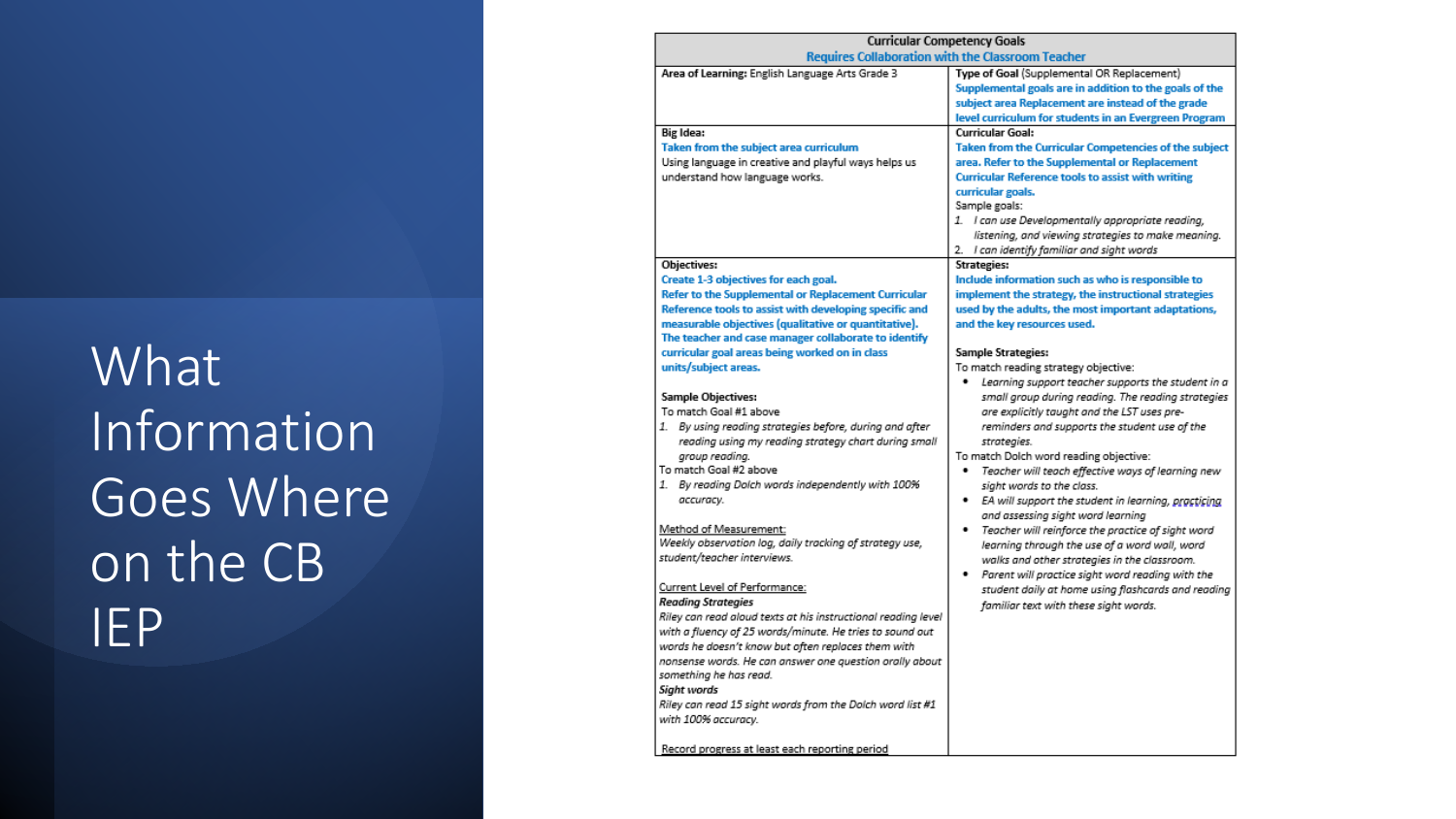## Replacement Curricular Competency Goals

**Replacement Curriculum changes what a student learns in relation to peers.** 

- Goals can be written for literacy, numeracy or specific electives such as an arts education course
- Goals derived from grade level curriculum with objectives that replace grade level with individual content student is working to develop
- Requires consultation with and approval from the family

#### **For Students:**

- With an intellectual disability that does not allow them to access the regular curriculum
- Working towards school completion (Evergreen Certificate) and are usually in grades 10-12, but sometimes in earlier grades.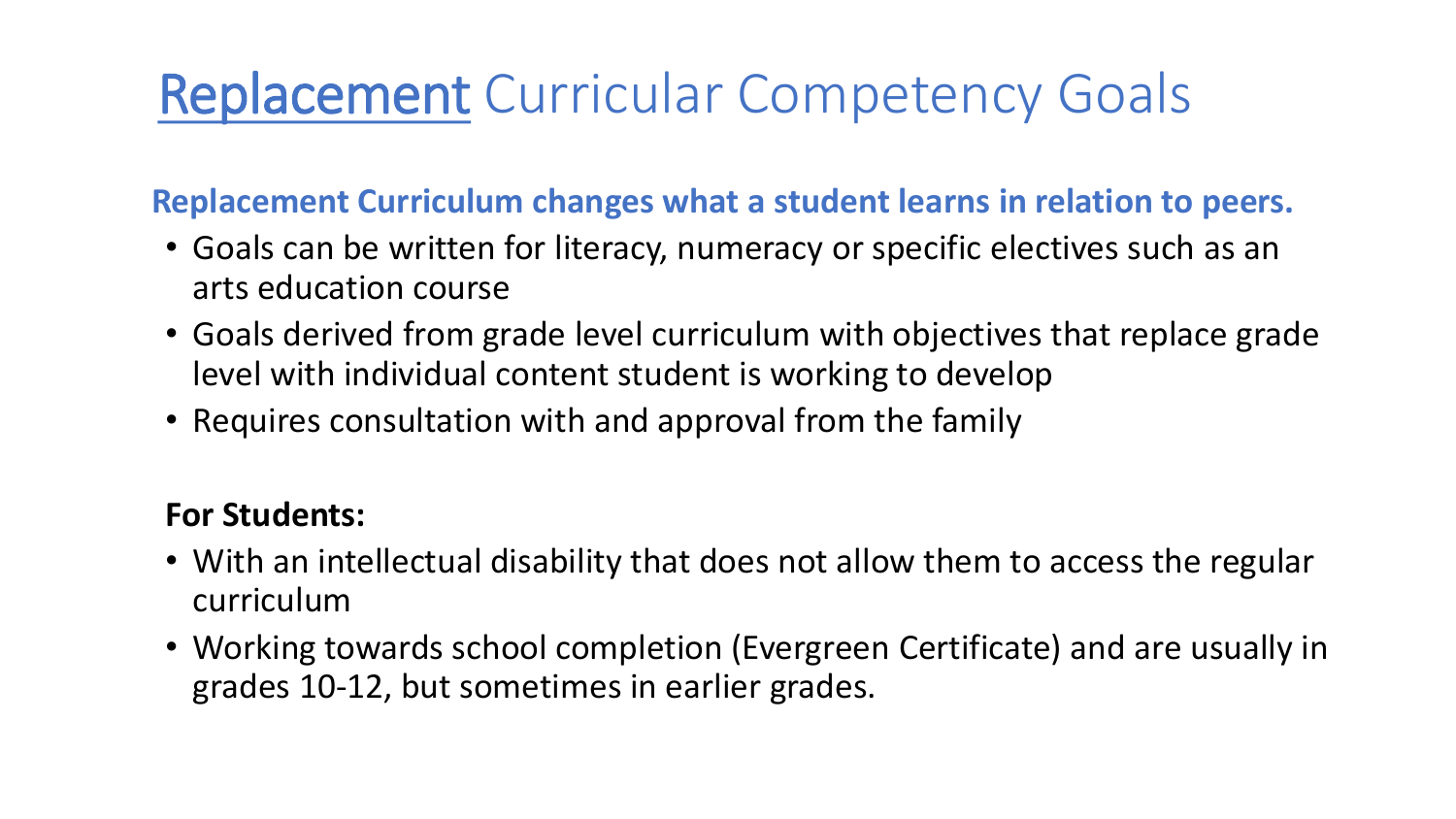

### **Replacement Goal for Composition 10**

**Big Idea:** The exploration of text & story deepens our understanding of others & the world.

**Goal:** I can use the conventions of Canadian spelling and grammar.

**Objective:** By writing 4-sentence descriptions of an event using a graphic organizer.

**Strategies:** 

- EA teach & support planning of oral retelling of events using a graphic organizer.
- Teacher & EA provide instruction and support in using an editing rubric.
- Teach use of spellchecker

**Method of Measuring:** Samples of student work, recording of student retelling, editing checklist

**Current Level of Performance:** Melanie can write 2 sentences about an event she has experienced or observed. She can reread to edit for spelling of familiar words. Melanie types a few sentences from a written model & can use spellcheck with support.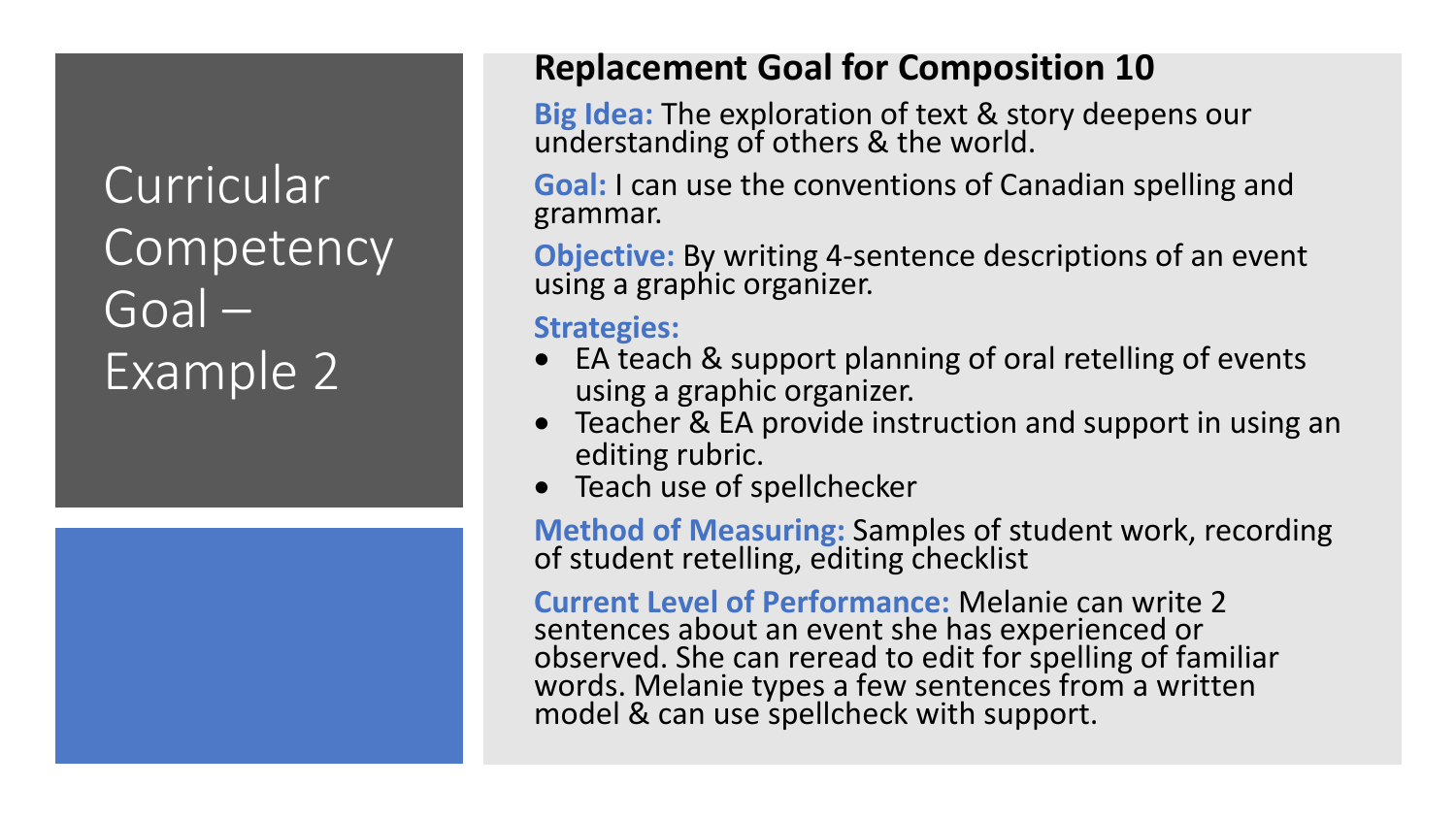

### **Replacement Goal for Science 9**

**Big Idea:** The electron arrangement of atoms impacts their chemical nature.

**Goal:** I can make observations about the natural world.

**Objective:** By verbally describing what I am observing (seeing, smelling, hearing) during lab experiments.

#### **Strategies:**

- Teach the use of audio recording device during labs.
- Prompting from teacher and classmates as needed.
- Teacher check-ins regarding progress.

**Method of Measuring:** Observation log, audio recording of student observations during labs

**Current Level of Performance:** Trevor often struggles to keep focused during lab experiments and may miss observations.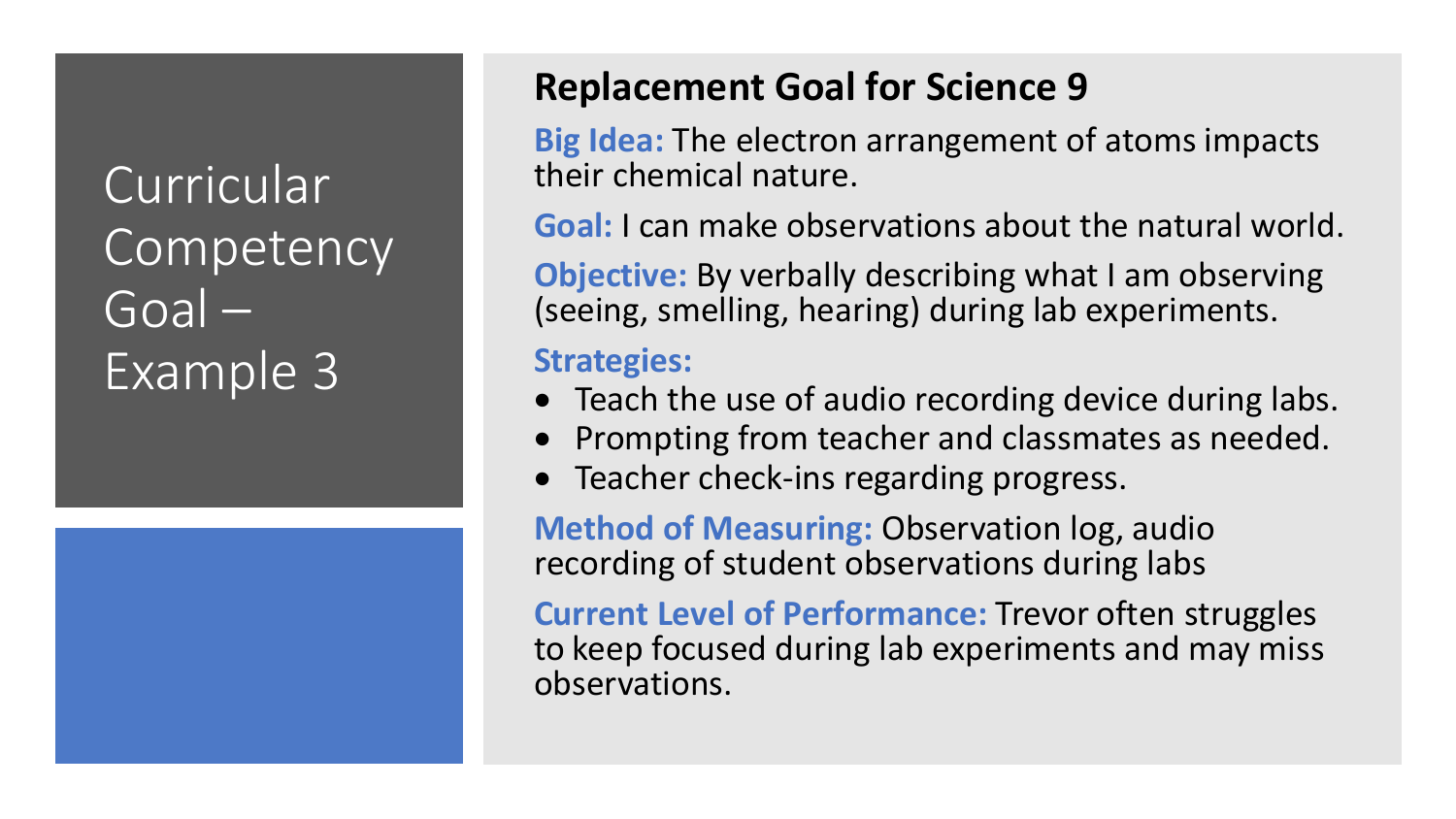Student Name, Year

| <b>Curricular Goals</b>          |                                                                  |                 |                                 |             |                                        |  |  |  |  |  |  |
|----------------------------------|------------------------------------------------------------------|-----------------|---------------------------------|-------------|----------------------------------------|--|--|--|--|--|--|
|                                  | I can (GOAL) by doing (OBJECTIVE) by using (STRATEGY)<br>Teacher |                 |                                 |             |                                        |  |  |  |  |  |  |
| Learning/<br><b>Subject Area</b> |                                                                  | Type of<br>Goal | Choose an item.                 | Responsible |                                        |  |  |  |  |  |  |
| Big Idea                         |                                                                  |                 |                                 |             |                                        |  |  |  |  |  |  |
| <b>Learning Standard</b>         |                                                                  |                 |                                 |             |                                        |  |  |  |  |  |  |
| IEP Goal 1                       |                                                                  |                 |                                 |             |                                        |  |  |  |  |  |  |
| <b>Current Level of</b>          |                                                                  |                 |                                 |             |                                        |  |  |  |  |  |  |
| Performance                      |                                                                  |                 |                                 |             |                                        |  |  |  |  |  |  |
| Objectives                       |                                                                  |                 | <b>Instructional Strategies</b> |             | <b>Method of Measuring</b><br>Progress |  |  |  |  |  |  |
| 1A                               |                                                                  |                 |                                 |             | Choose an item.                        |  |  |  |  |  |  |
| 1B                               |                                                                  |                 |                                 |             | Choose an item.                        |  |  |  |  |  |  |

| <b>Curricular Goals</b><br>I can (GOAL) by doing (OBJECTIVE) by using (STRATEGY)        |  |                 |                 |                        |                 |  |  |  |  |  |
|-----------------------------------------------------------------------------------------|--|-----------------|-----------------|------------------------|-----------------|--|--|--|--|--|
| Learning/<br>Subject Area                                                               |  | Type of<br>Goal | Choose an item. | Teacher<br>Responsible |                 |  |  |  |  |  |
| Big Idea                                                                                |  |                 |                 |                        |                 |  |  |  |  |  |
| <b>Learning Standard</b><br>IEP Goal 2                                                  |  |                 |                 |                        |                 |  |  |  |  |  |
| Current Level of<br>Performance                                                         |  |                 |                 |                        |                 |  |  |  |  |  |
| <b>Method of Measuring</b><br>Objectives<br><b>Instructional Strategies</b><br>Progress |  |                 |                 |                        |                 |  |  |  |  |  |
| 2A                                                                                      |  |                 |                 |                        | Choose an item. |  |  |  |  |  |
| 28                                                                                      |  |                 |                 |                        | Choose an item. |  |  |  |  |  |

| <b>Curricular Goals</b><br>I can (GOAL) by doing (OBJECTIVE) by using (STRATEGY)        |  |                 |                 |                        |                 |  |  |  |  |
|-----------------------------------------------------------------------------------------|--|-----------------|-----------------|------------------------|-----------------|--|--|--|--|
| Learning/<br>Subject Area                                                               |  | Type of<br>Goal | Choose an item. | Teacher<br>Responsible |                 |  |  |  |  |
| Big Idea                                                                                |  |                 |                 |                        |                 |  |  |  |  |
| <b>Learning Standard</b><br>IEP Goal 3                                                  |  |                 |                 |                        |                 |  |  |  |  |
| Current Level of<br>Performance                                                         |  |                 |                 |                        |                 |  |  |  |  |
| <b>Method of Measuring</b><br>Objectives<br><b>Instructional Strategies</b><br>Progress |  |                 |                 |                        |                 |  |  |  |  |
| ЗΑ                                                                                      |  |                 |                 |                        | Choose an item. |  |  |  |  |
| 3B                                                                                      |  |                 |                 |                        | Choose an item. |  |  |  |  |

Curricular **Competency** Goals in the CB IEP Word **Template**